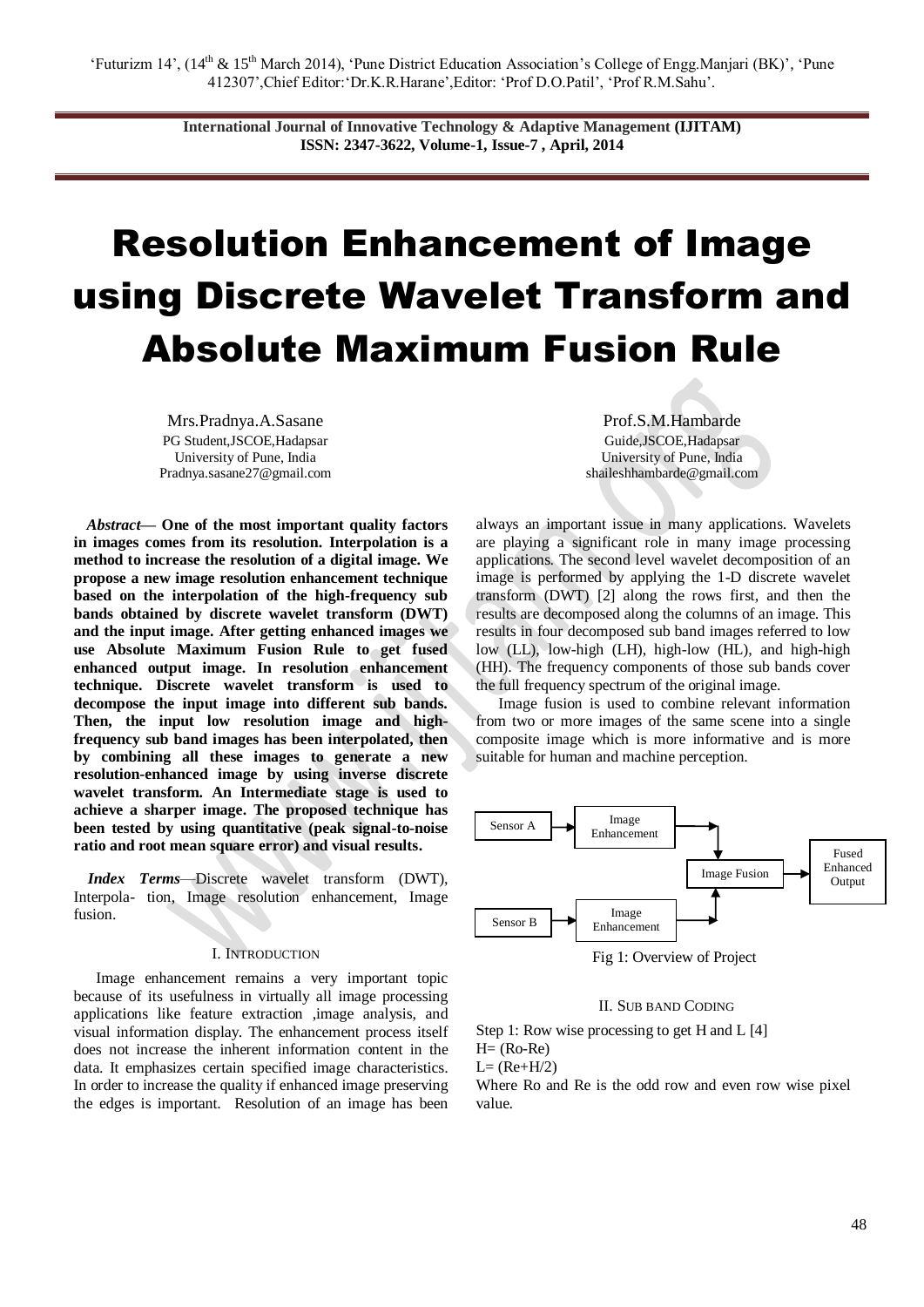‗Futurizm 14', (14th & 15th March 2014), ‗Pune District Education Association's College of Engg.Manjari (BK)', ‗Pune 412307',Chief Editor:‗Dr.K.R.Harane',Editor: ‗Prof D.O.Patil', ‗Prof R.M.Sahu'.

> **International Journal of Innovative Technology & Adaptive Management (IJITAM) ISSN: 2347-3622, Volume-1, Issue-7 , April, 2014**

Step 2: Column wise processing to get LL,LH,HH and HL Separate odd and even column of H and L Namely, Hodd:-odd column of H Heven:-even column of H Lodd:-odd column of L Leven:-even column of L  $LL = Leven + LH/2$ LH = Lodd – Leven  $HL =$  Heven +  $HH/2$  $HH = Hodd - Heven$ 

## III. INTERPOLATION

Interpolation [3] in image processing is method to increase the number of pixels in digital image. Interpolation has been used in many images processing application like facial reconstruction, resolution enhancement, and multiple description coding. There are three well known Interpolation techniques, namely nearest neighbor, bilinear, and bicubic.

#### *IV.Overview of Project:*

After Resolution enhancement the high frequency components lost due to interpolation .So in order to increase the quality of enhanced image, preserving the edges is impor-tant.DWT separates the image into different sub

band images. High-frequency sub bands contain the high frequency components of the image. Interpolation is applied to sub band images. To obtain the sharper enhanced image we use an intermediate stage in high frequency sub band interpolation process. As shown in fig.2 the low resolution input image and interpolated LL image with factor 2 are highly correlated. High frequency components are obtained by the difference between the LL sub band image and low resolution input image. This difference is used to correct the estimated high frequency components. Interpolation with factor  $\alpha/2$  is used to reach the required size for IDWT process. After getting enhanced images we use absolute maximum fusion rule to fuse these two images to get fused enhanced output image.

Fig 2: Block diagram of the resolution enhancement algorithm

49

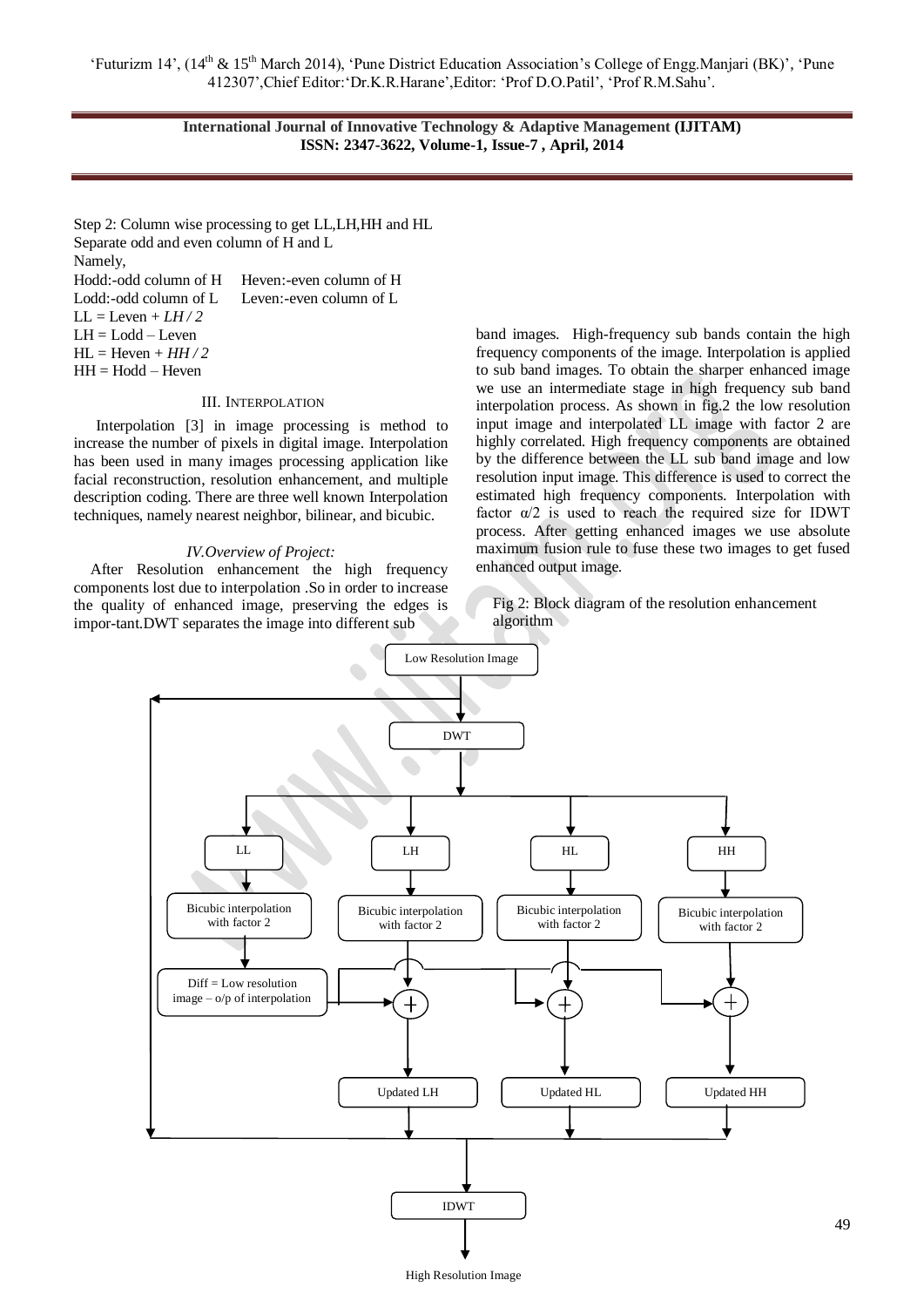‗Futurizm 14', (14th & 15th March 2014), ‗Pune District Education Association's College of Engg.Manjari (BK)', ‗Pune 412307',Chief Editor:‗Dr.K.R.Harane',Editor: ‗Prof D.O.Patil', ‗Prof R.M.Sahu'.

# **International Journal of Innovative Technology & Adaptive Management (IJITAM) ISSN: 2347-3622, Volume-1, Issue-7 , April, 2014**



Fig 3: Block diagram of Absolute Maximum fusion

## V. FUSION RULE

In the image fusion [6], we have fused the wavelet coefficients by the absolute maximum selection fusion rule. Suppose  $I1(x,y)$  and  $I2(x,y)$  are the two images to be fused and their wavelet coefficients are W1(m,n) and W2(m,n) respectively, then Absolute Maximum Selection Rule is used to combine the wavelet coefficients as below

 $W(m,n) = w1(m,n),$ if  $|w1(m,n)| \ge |w2(m,n)|$  $w2(m,n)$ ,if  $|w2(m,n)| \ge |w1(m,n)|$ 



Input Low Resolution Image



Fig 4: Result for image enhancement using DWT

## *VI.Equations for the Quantitative comparison:*

For quantitative comparison purpose we are using Peak signal to noise ratio(PSNR)and Root mean square error(RMSE PSNR can be obtained by using formula:[2]

*V.Result of image enhancement using DWT:*